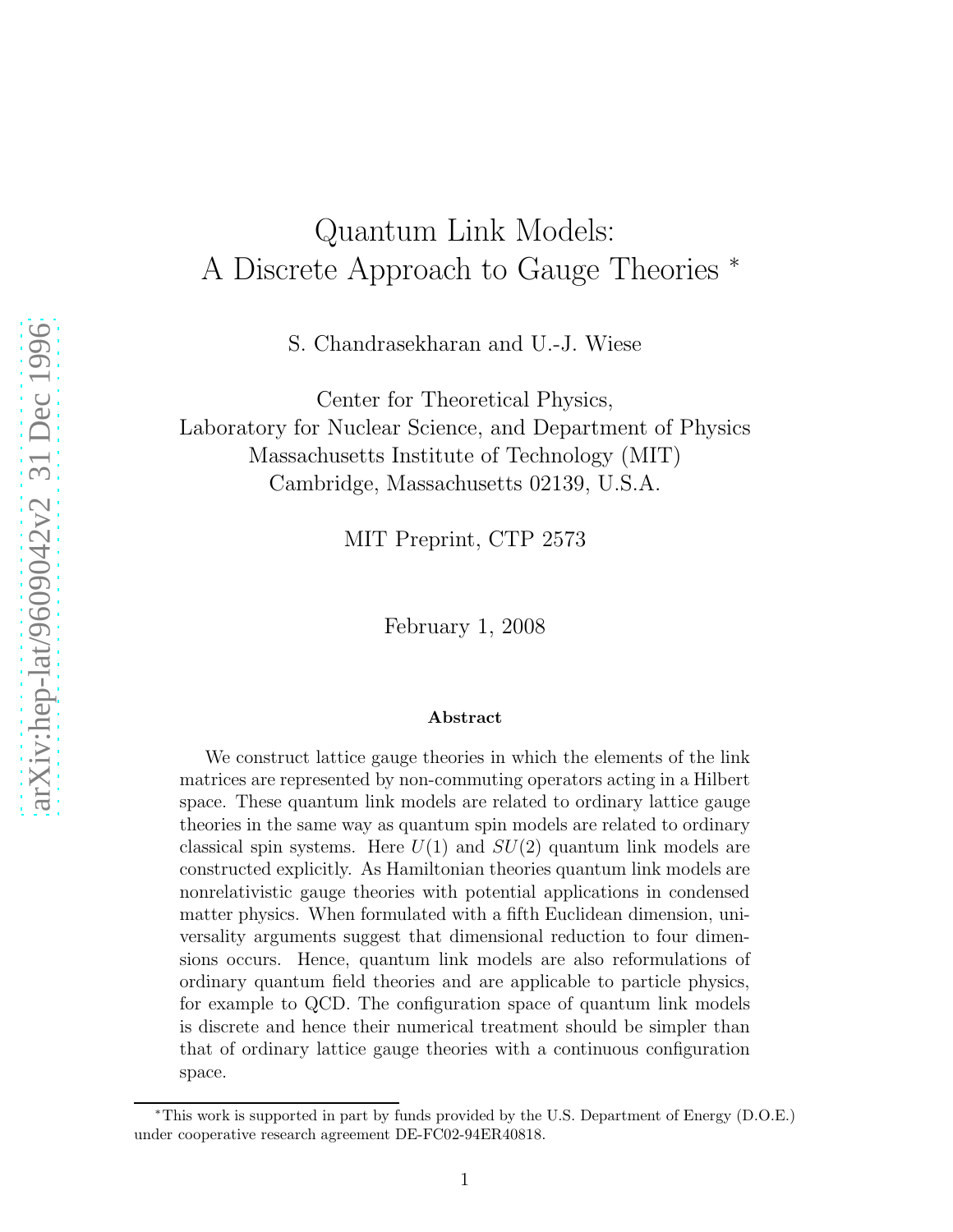# 1 Introduction

Gauge theories provide the fundamental structure that is used to describe the interactions of elementary particles. For example, the dynamics of the Standard model is formulated as an  $SU(3) \otimes SU(2) \otimes U(1)$  gauge theory. Quantum chromodynamics  $(QCD)$  — the  $SU(3)$  gauge theory of quarks and gluons — is strongly coupled, and hence requires a nonperturbative formulation. At present the only formulation of this kind is provided by the lattice regularization, in which a gauge theory formally resembles a classical statistical mechanics system. The gauge degrees of freedom are then represented by parallel transporters, which are matrices taking values in the gauge group, and which are naturally associated with the links connecting neighboring lattice sites. Gauge symmetries also arise in condensed matter systems. For example, in superconductors the spontaneous break down of the  $U(1)$  gauge symmetry of quantum electrodynamics (QED) plays a central role. Furthermore, effective gauge symmetries may be dynamically generated, even though they are not present at the fundamental level of the Standard model. For example, in nonrelativistic quantum Hall fluids an  $SU(2)$  gauge symmetry results from the coupling of orbital and spin angular momenta[[1](#page-15-0)]. In the context of condensed matter physics a physical crystal lattice often serves as a regulator. In these cases a nonrelativistic lattice gauge Hamiltonian can be used to describe the system. Lattice gauge symmetries may arise even at macroscopic scales, as for example in man-made arrays of Josephson junctions [\[2](#page-16-0)].

Both in elementary particle and in condensed matter physics gauge theories are usually formulated using path integrals. Then the gauge degrees of freedom are described by classical fields, and the theory is analogous to a system of classical statistical mechanics. Here we formulate lattice gauge theories such that the classical statistical mechanics problem is converted into one of quantum statistical mechanics. In other words, the classical Hamilton function (or classical Euclidean action in the context of field theory) is replaced by a Hamilton operator. As a consequence, the elements of the link matrices that are ordinary c-numbers in the standard formulation of lattice gauge theory now turn into non-commuting operators acting in a Hilbert space. In the context of spin models this kind of quantization is well established when one goes from a classical to a quantum spin system. For example, the classical  $O(3)$  spin model with 3-component classical unit vectors on each lattice site is replaced by the quantum Heisenberg model, in which each spin is represented by a vector of Pauli matrices[[3\]](#page-16-0). In the same sense, quantum link models are quantized versions of ordinary classical lattice gauge theories. Such models were first constructed by Horn[[4\]](#page-16-0) in 1981. In 1990 they were rediscovered under the name of gauge magnets and investigated in more detail by Orland and Rohrlich[[5, 6](#page-16-0)]. <sup>1</sup> Having rediscovered these models another time, we go beyond the earlier work by

<sup>&</sup>lt;sup>1</sup>We thank P. Orland for drawing our attention to refs. [\[4](#page-16-0), [5](#page-16-0), [6](#page-16-0)], which we were not aware of in the preprint version of this paper.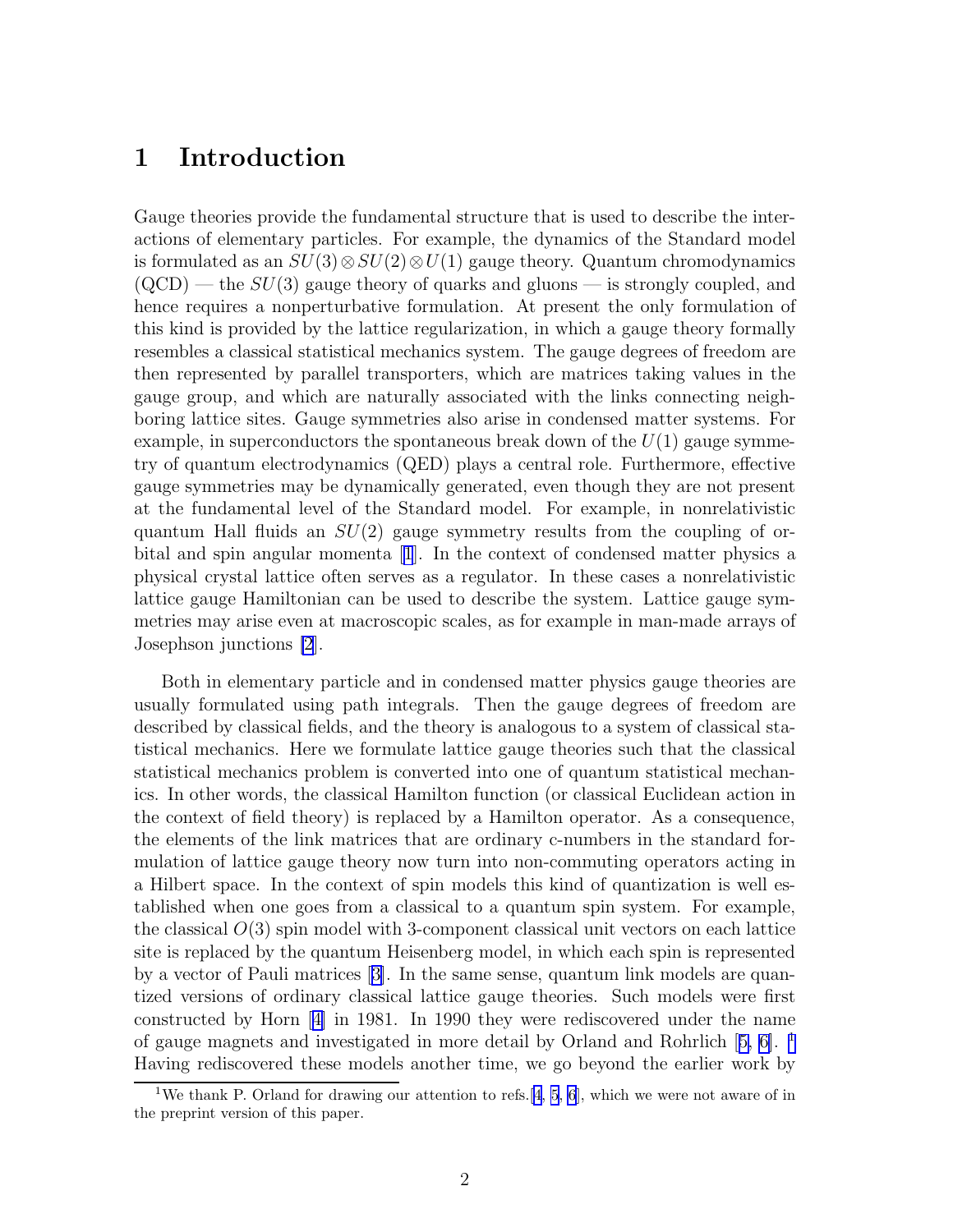showing how quantum link models are related to ordinary quantum field theories via dimensional reduction, and how they may be used to improve numerical simulations of QCD.

The Hamilton operator of a quantum link model resembles the Hamilton function of the corresponding classical system. By construction such a system is nonrelativistic. At present we can only speculate about potential applications of quantum link models to real condensed matter systems. Since a variety of models becomes available, it is of theoretical interest to study their properties, and perhaps relate them to some experimental phenomenon, like, for example, high  $T_c$  superconductivity. In any case, quantum link models possess a rich mathematical structure, and they are as general as ordinary lattice gauge theories. Hence, one may expect that Nature has made use of them at some level.

Here we concentrate on the application of quantum link models to elementary particle physics. In this context, the Hamilton operator of the quantum link model replaces the Euclidean action of the corresponding ordinary lattice gauge theory. By construction the symmetries of the quantum link model are the same as the ones of the corresponding ordinary lattice gauge theory. Therefore, if one can take the continuum limit of a quantum link model, universality arguments suggest that it corresponds to the same continuum field theory as its classical counterpart. In this context the Hamilton operator of a quantum link model describes the evolution of the system in a fifth continuous Euclidean dimension that is distinct from Euclidean time, which is part of the lattice. The extent of the extra dimension resembles the inverse coupling constant of the corresponding 4-d lattice gauge theory. Hence, varying the extent of the extra dimension allows one to approach the continuum limit. In this limit dimensional reduction to four dimensions occurs. This suggests that quantum link models are also a reformulation of ordinary gauge theories, and hence are applicable to theories like QCD.

The configuration space of a quantum link model is discrete. Therefore numerical approaches to quantum link models should be simpler than in ordinary lattice gauge theories. In particular, it is easier to store large lattices, and it should require less computer time to generate configurations. Also it is conceivable that efficient numerical techniques, for example cluster algorithms, which do not work for ordinary lattice gauge theories, become available for quantum link models.

The paper is organized as follows. In section 2 we contrast classical with quantum spin systems, and we discuss in which sense the 2-d antiferromagnetic quantum Heisenberg model can be viewed as a discrete realization of the ordinary classical 2-d  $O(3)$  model. In section 3 we construct the simplest quantum link model with a  $U(1)$  gauge symmetry. Section 4 contains the construction of an  $SU(2)$  quantum link model. In section 5 we formulate quantum link models with a fifth Euclidean dimension and discuss their dimensional reduction to ordinary 4-d quantum field theories. Finally, section 6 contains our conclusions.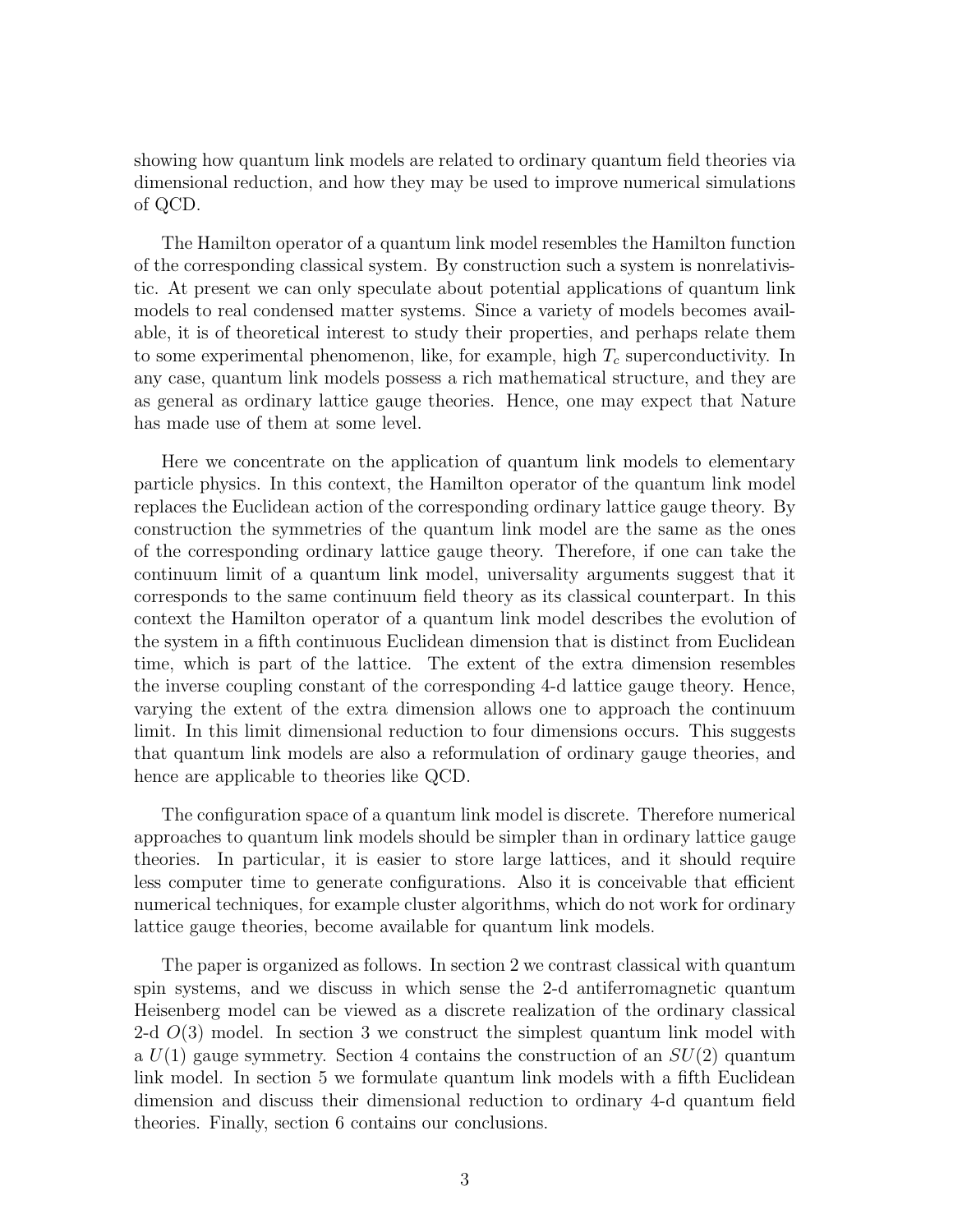### 2 Classical versus Quantum Spin Models

In this section we discuss quantum models in the well established context of spin systems, and we discuss how they are related to their classical counterparts. Later we will generalize these structures to gauge theories. Let us consider standard classical  $O(N)$  symmetric spin systems on a d-dimensional cubic lattice with a classical Ncomponent unit vector  $\vec{s}_x$  attached to each lattice point x. We discuss this problem in the language of lattice field theory with the classical action (or in the language of classical statistical mechanics the classical Hamilton function) of this model given by

$$
S[\vec{s}] = -\sum_{x,\mu} \vec{s}_x \cdot \vec{s}_{x+\hat{\mu}},\tag{2.1}
$$

where  $\hat{\mu}$  represents the unit vector in the  $\mu$ -direction. One is interested in the partition function

$$
Z = \int \mathcal{D}\vec{s} \exp(-\frac{1}{g}S[\vec{s}]), \qquad (2.2)
$$

which is a path integral over all classical spin field configurations  $\vec{s}$ . Here g is the coupling constant (or equivalently the temperature in classical statistical mechanics language). The  $N = 2$  case is the XY-model, and  $N = 3$  corresponds to the classical  $O(3)$  model. The 2-d XY-model has a Kosterlitz-Thouless transition at a finite value of g, separating a massless spin-wave phase at small coupling from a massive strong coupling phase with a vortex condensate. One can take a continuum limit of this lattice model anywhere in the spin-wave phase. The resulting continuum field theory describes a free massless boson. The 2-d  $O(3)$ -model, on the other hand, has only one phase with a nonperturbatively generated mass gap. The mass gap vanishes exponentially as g goes to zero. Hence, the corresponding continuum field theory is asymptotically free.

Heisenberg constructed a quantum version of the  $O(3)$ -model by replacing the classical spins  $\vec{s}_x$  by quantum spin operators  $\vec{S}_x$ . The classical action (or Hamilton function) then turns into the Hamilton operator

$$
H = J \sum_{x,\mu} \vec{S}_x \cdot \vec{S}_{x+\hat{\mu}}.
$$
\n(2.3)

For  $J < 0$  we have a ferromagnet, while  $J > 0$  corresponds to an antiferromagnet. It is important to realize that the components of the spin vectors obey the standard commutation relations

$$
[S_x^i, S_y^j] = i\delta_{xy}\epsilon_{ijk}S_x^k.
$$
\n(2.4)

Of course, spin operators located at different lattice points commute with each other. Consequently, the above Hamilton operator commutes with the total spin

$$
\vec{S} = \sum_{x} \vec{S}_x,\tag{2.5}
$$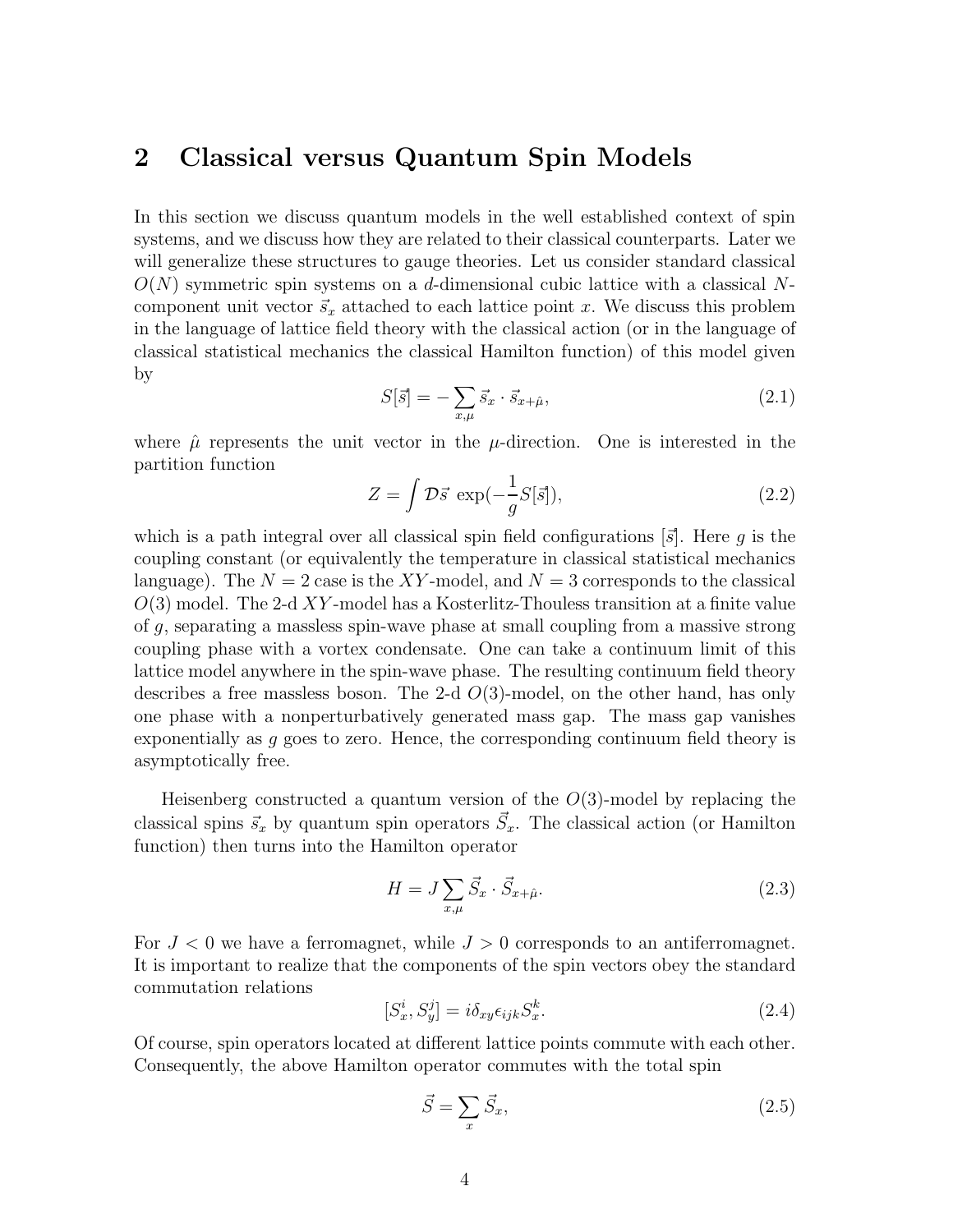i.e.  $[\vec{S}, H] = 0$ , and hence, like the classical model, the quantum spin model has a global  $O(3)$  symmetry. Now one is interested in the quantum partition function

$$
Z = \text{Tr}\exp(-\beta H). \tag{2.6}
$$

The trace is taken in the Hilbert space, which is a direct product of the Hilbert spaces of individual spins.

Quantum spin models can be realized with various representations of the spin. The corresponding theories may behave quite differently. For example, Haldane has conjectured that 1-d antiferromagnetic  $O(3)$  quantum spin chains with integer spins have a mass gap, while those with half-integer spins are gapless [\[7](#page-16-0)]. In fact, the spin 1/2 antiferromagnetic Heisenberg chain has been solved by the Bethe ansatz, and indeed turns out to have no mass gap [\[8](#page-16-0)]. The same has been shown analytically for all half-integer spins [\[9](#page-16-0)]. On the other hand, there is strong numerical evidence for a mass gap in spin 1 and spin 2 systems [\[10\]](#page-16-0). In the classical limit of large spin S the mass gap vanishes as  $m \propto \exp(-\pi S)$  thus approaching a continuum limit. It is interesting that 1-d antiferromagnetic quantum spin chains can be mapped to the 2-d classical  $O(3)$ -model with a  $\theta$ -vacuum term. Integer spins correspond to  $\theta = 0$ . Then the 2-d  $O(3)$ -model indeed has a mass gap that vanishes as  $m \propto \exp(-2\pi/g)$ in the low temperature limit. Hence, for large  $S$  one may identify the spin of the 1-d quantum model,  $S = 2/q$ , with the inverse coupling of the 2-d classical model. Half-integer spins correspond to  $\theta = \pi$  and it turns out that the mass gap of the  $O(3)$ -model then disappears [\[11\]](#page-16-0). In that case the 1-d quantum model corresponds to a 2-d conformal field theory — the  $k = 1$  Wess-Zumino-Novikov-Witten model  $[12]$  $[12]$  — as was first argued by Affleck [\[13](#page-16-0)].

Also the 2-d antiferromagnetic spin 1/2 quantum Heisenberg model has very interesting properties. First of all, it describes the precursor insulators of high  $T_c$ superconductors — materials like  $\text{La}_2\text{CuO}_4$  — whose ground states are Néel ordered with a spontaneously generated staggered magnetization. Indeed, there has been early numerical evidence that the ground state of the 2-d antiferromagnetic spin 1/2 quantum Heisenberg model shows long range order[[14](#page-16-0)]. This has been confirmed by a very precise numerical study using a loop cluster algorithm [\[15](#page-16-0)]. Recently, the loop cluster algorithm has been reformulated to work in the Euclidean time continuum, allowing high-precision studies of the extreme low temperature limit [\[16\]](#page-16-0).

Formulating the 2-d quantum model as a path integral in Euclidean time results in a 3-d  $O(3)$ -symmetric classical model. At zero temperature of the quantum system we are in the infinite volume limit of the corresponding 3-d classical model. The N'eel order of the ground state of the 2-d quantum system implies that the corresponding 3-d classical system is in the broken phase with massless Goldstone bosons — in this case two antiferromagnetic magnons (or spin-waves). One can use chiral perturbation theory to describe the dynamics of the Goldstone bosons at low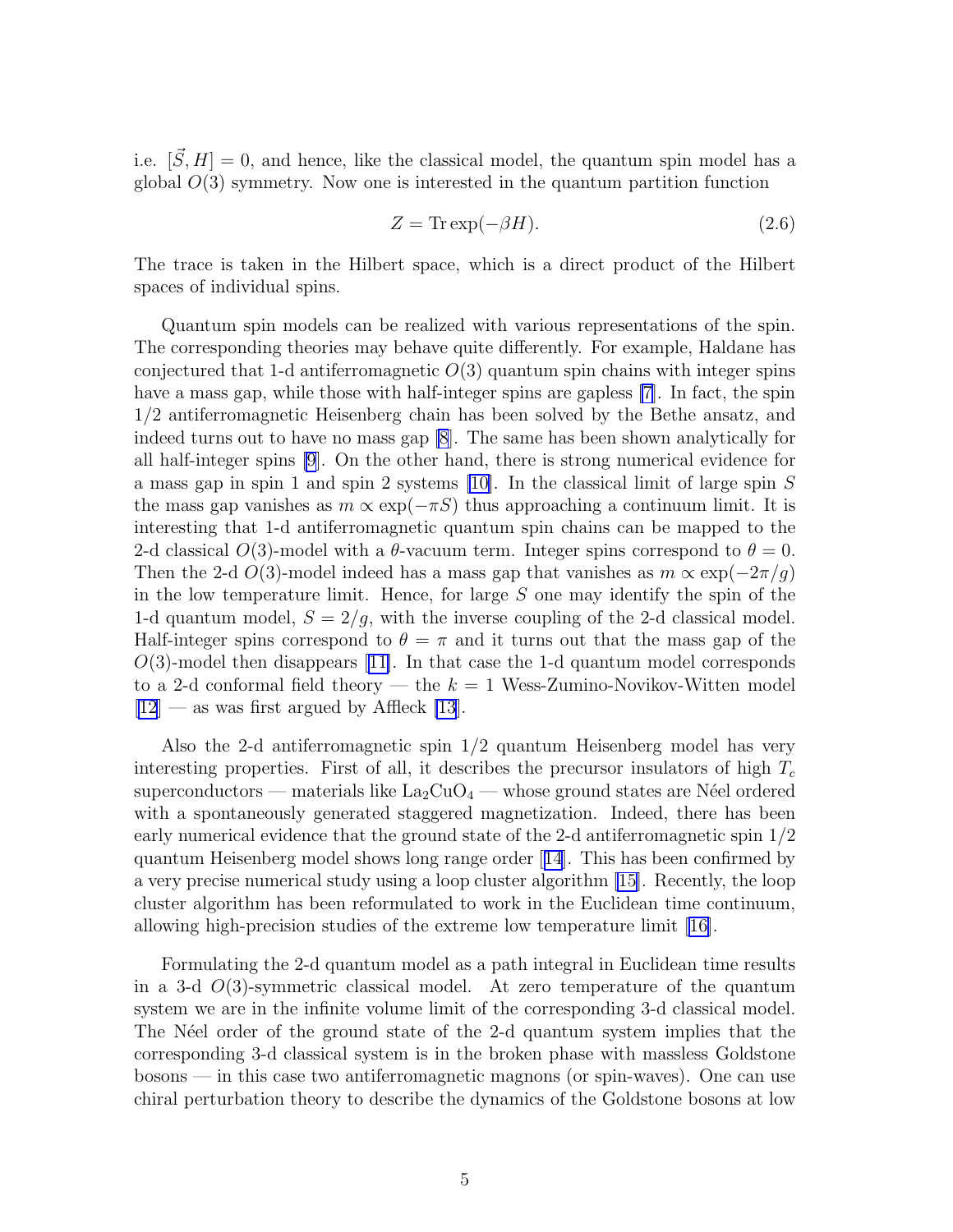<span id="page-5-0"></span>energies[[17](#page-16-0)]. To lowest order the effective action then takes the form

$$
S[\vec{s}] = \int_0^\beta dt \int d^2x \; \frac{\rho_s}{2} [\partial_\mu \vec{s} \cdot \partial_\mu \vec{s} + \frac{1}{c^2} \partial_t \vec{s} \cdot \partial_t \vec{s}]. \tag{2.7}
$$

Here c and  $\rho_s$  are the spin-wave velocity and the spin stiffness. The 2-d quantum system at finite temperature corresponds to the 3-d classical model with finite Euclidean time extent  $\beta$ . For massless particles — in our case the Goldstone bosons the finite temperature system appears dimensionally reduced to two dimensions, because the finite Euclidean time extent is then negligible compared to the correlation length. However, the Mermin-Wagner-Coleman theorem prevents the existence of interactingmassless Goldstone bosons in two dimensions [[18](#page-16-0)]. Indeed, the 2-d  $O(3)$ model has a nonperturbatively generated mass gap. Hasenfratz and Niedermayer used a block spin renormalization group transformation to map the 3-d  $O(3)$ -model with finite Euclidean time extent  $\beta$  to a 2-d lattice  $O(3)$ -model [\[20](#page-17-0)]. They averaged the 3-d field over space-time volumes of size  $\beta$  in the Euclidean time direction and  $\beta c$  in the two space directions. Due to the large correlation length the field is essentially constant over these blocks. The averaged field naturally lives at the block centers, which form a 2-d lattice of spacing  $\beta c$  (which is different from the lattice spacing of the underlying quantum antiferromagnet). Hence the effective action of the averaged field defines a 2-d classical lattice  $O(3)$ -model. Using chiral perturbation theory, Hasenfratz and Niedermayer expressed its coupling constant as

$$
1/g = \beta \rho_s - \frac{3}{16\pi^2 \beta \rho_s} + \mathcal{O}(1/\beta^2 \rho_s^2).
$$
 (2.8)

Using the 3-loop  $\beta$ -function of the 2-d  $O(3)$ -model together with its exact mass gap [\[19](#page-16-0)], they also extended an earlier result of Chakravarty, Halperin and Nelson [\[21](#page-17-0)] for the inverse correlation length of the quantum antiferromagnet to

$$
m = \frac{16\pi\rho_s}{ec} \exp(-2\pi\beta\rho_s)[1 + \frac{1}{4\pi\beta\rho_s} + \mathcal{O}(1/\beta^2\rho_s^2)].
$$
 (2.9)

Here  $e$  is the base of the natural logarithm. The above equation resembles the asymptotic scaling behavior of the 2-d classical  $O(3)$ -model. Hence, one can view the 2-d antiferromagnetic quantum  $O(3)$ -model in the zero temperature limit as a reformulation of the 2-d classical model. It is remarkable that this formulation is entirely discrete, even though the classical model is usually formulated with a continuous configuration space. Further, the quantum model can be treated with very efficient loop cluster algorithm techniques [\[22](#page-17-0), [15](#page-16-0)]. Defining the path integral for discrete quantum systems does not require discretization of Euclidean time. This observation has recently led to a very efficient loop cluster algorithm operating directlyin the Euclidean time continuum [[16](#page-16-0)]. Of course, for the classical  $O(3)$ model the Wolff cluster algorithm is also available[[23](#page-17-0)].

A quantum spin model with  $O(2)$  symmetry has also been constructed and is known as the quantum  $XY$  model. Its Hamilton operator is given by

$$
H = J \sum_{x,\mu} [S_x^1 S_{x+\hat{\mu}}^1 + S_x^2 S_{x+\hat{\mu}}^2],
$$
\n(2.10)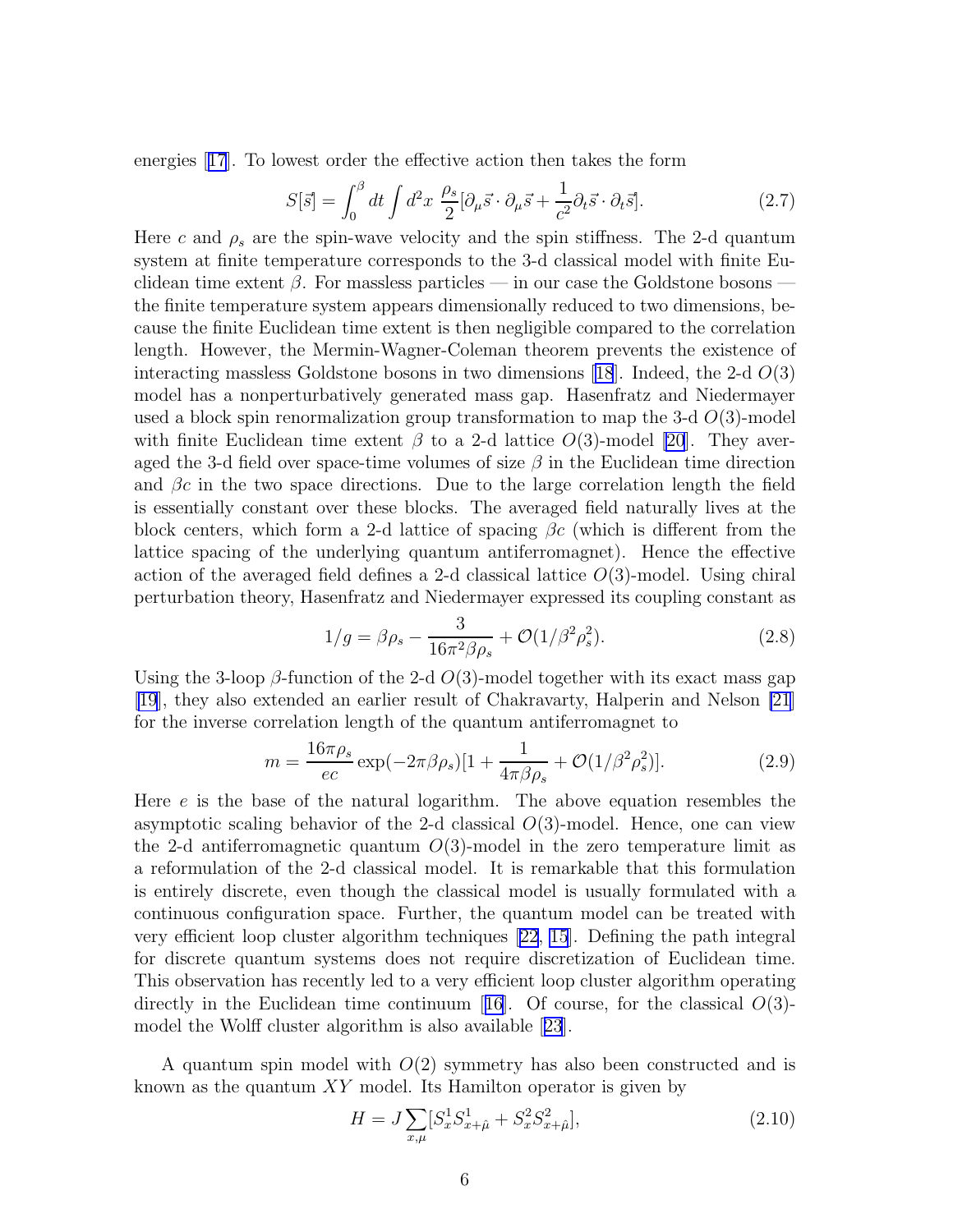in analogy with the corresponding classical model. In this case  $H$  only commutes with the third component of the total spin, i.e.  $[S^3, H] = 0$ . The phenomenon of dimensional reduction also occurs in the quantum  $XY$ -model. There is numerical evidence for a Kosterlitz-Thouless transition at finite temperature [\[24](#page-17-0)] just like in the classical XY -model. In the low temperature phase the theory describes free massless spin-waves. Hence, again the finite Euclidean time extent of the quantum model is negligible compared to the correlation length. In contrast to the  $O(3)$ -model no mass gap is generated, and the Mermin-Wagner-Coleman theorem is evaded, because the massless particles do not interact in this case.

In the following we construct 4-d quantum link models with a gauge symmetry. When formulated as 5-d classical gauge theories with a finite extent in the fifth dimension, these models can be viewed as reformulations of ordinary 4-d gauge theories. Again, the configuration space of the quantum models is entirely discrete, and one may hope that cluster algorithms become available, even though they don't work in the standard formulation.

Finally, let us comment on quantum ferromagnets. These systems have a highly degenerate ground state (even in a finite volume) and a conserved order parameter. As a consequence, the dispersion relation of the corresponding Goldstone bosons is nonrelativistic, and the arguments from above do not apply.

# 3 The  $U(1)$  Quantum Link Model

Let us discuss the simplest quantum link model — quantum pure  $U(1)$  gauge theory. The corresponding classical model has a  $U(1)$  parallel transporter

$$
u_{x,\mu} = \exp(i\varphi_{x,\mu}) = \cos\varphi_{x,\mu} + i\sin\varphi_{x,\mu},\tag{3.1}
$$

associated with each link  $x, \mu$ . The classical lattice action is given by

$$
S[u] = -\frac{1}{2} \sum_{x,\mu > \nu} [u_{x,\mu} u_{x+\hat{\mu},\nu} u_{x+\hat{\nu},\mu}^{\dagger} u_{x,\nu}^{\dagger} + u_{x,\nu} u_{x+\hat{\nu},\mu} u_{x+\hat{\mu},\nu}^{\dagger} u_{x,\mu}^{\dagger}], \tag{3.2}
$$

where a dagger denotes complex conjugation. By construction, the action is invariant under  $U(1)$  gauge transformations

$$
u'_{x,\mu} = \exp(i\alpha_x)u_{x,\mu}\exp(-i\alpha_{x+\hat{\mu}}). \tag{3.3}
$$

One is interested in the partition function as a path integral over classical link configurations

$$
Z = \int \mathcal{D}u \, \exp(-\frac{1}{g^2}S[u]). \tag{3.4}
$$

Here  $q$  is the gauge coupling. Formally we can think about the system as one of classical statistical mechanics. Then the action  $S[u]$  plays the role of the classical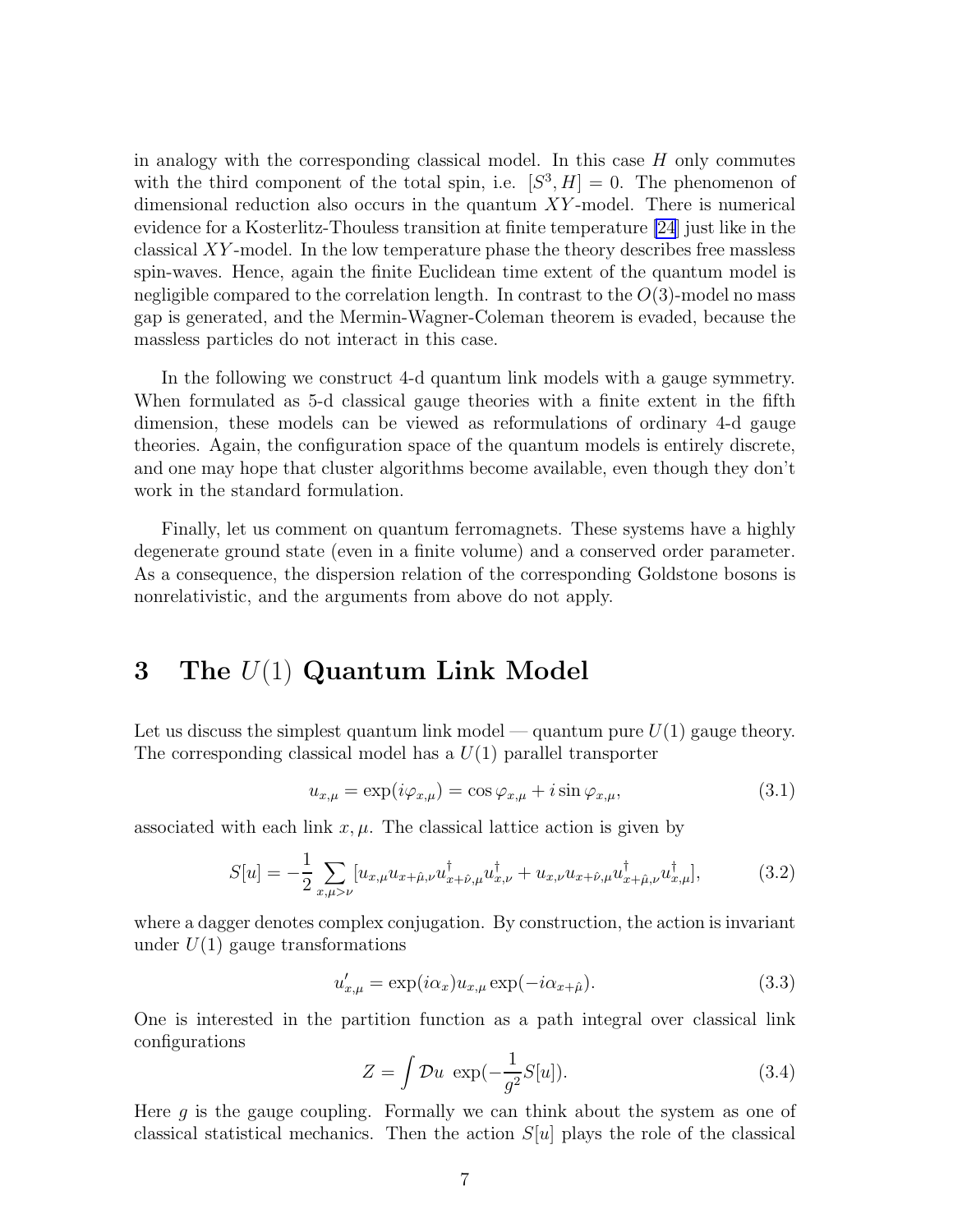Hamilton function, and  $g^2$  plays the role of the temperature. The 4-d  $U(1)$  lattice gauge theory has a phase transition separating a massless Coulomb phase at weak coupling from a massive confined phase with condensed monopoles at large g. The continuum limit of this model can be taken anywhere in the Coulomb phase, resulting in a theory of free massless photons. This is in close analogy to the 2-d classical XY -model.

Let us now construct the quantum counterpart of the standard  $U(1)$  gauge theory. We want to replace the classical action by a quantum Hamilton operator

$$
H = \frac{J}{2} \sum_{x,\mu > \nu} [U_{x,\mu} U_{x+\hat{\mu},\nu} U_{x+\hat{\nu},\mu}^\dagger U_{x,\nu}^\dagger + U_{x,\nu} U_{x+\hat{\nu},\mu} U_{x+\hat{\mu},\nu}^\dagger U_{x,\mu}^\dagger],\tag{3.5}
$$

where  $U_{x,\mu}$  now is an operator acting in a Hilbert space — not just a c-number. In quantum mechanics there is no Hermitean operator that replaces a classical angle  $\varphi_{x,\mu}$ . Instead, one should work with  $\cos \varphi_{x,\mu}$  and  $\sin \varphi_{x,\mu}$ . Hence, we write

$$
U_{x,\mu} = C_{x,\mu} + iS_{x,\mu},\tag{3.6}
$$

where  $C_{x,\mu}$  and  $S_{x,\mu}$  are Hermitean operators yet to be determined. Consequently, we write

$$
U_{x,\mu}^{\dagger} = C_{x,\mu} - iS_{x,\mu}.\tag{3.7}
$$

Here the dagger represents Hermitean conjugation in the Hilbert space. The gauge symmetry of the quantum link model requires that the above Hamilton operator commutes with the generators  $G_x$  of infinitesimal gauge transformations at each lattice site  $x$ . This is satisfied by construction if the quantum link operator transforms as

$$
U'_{x,\mu} = \exp(-i\alpha_x G_x) U_{x,\mu} \exp(i\alpha_x G_x) = \exp(i\alpha_x) U_{x,\mu}, \qquad (3.8)
$$

under gauge transformations from the left, and as

$$
U'_{x,\mu} = \exp(-i\alpha_{x+\hat{\mu}}G_{x+\hat{\mu}})U_{x,\mu}\exp(i\alpha_{x+\hat{\mu}}G_{x+\hat{\mu}}) = U_{x,\mu}\exp(-i\alpha_{x+\hat{\mu}}),\tag{3.9}
$$

under gauge transformations from the right. The unitary operator that represents a general gauge transformation then is  $\prod_x \exp(i\alpha_x G_x)$  such that

$$
U'_{x,\mu} = \prod_{y} \exp(-i\alpha_y G_y) U_{x,\mu} \prod_{z} \exp(i\alpha_z G_z) = \exp(i\alpha_x) U_{x,\mu} \exp(-i\alpha_{x+\hat{\mu}}). \tag{3.10}
$$

The above structure implies the following commutation relations

$$
[G_x, C_{y,\mu}] = i(\delta_{x,y+\hat{\mu}} - \delta_{x,y})S_{y,\mu},
$$
  
\n
$$
[G_x, S_{y,\mu}] = i(\delta_{x,y} - \delta_{x,y+\hat{\mu}})C_{y,\mu},
$$
\n(3.11)

and hence

$$
[G_x, U_{y,\mu}] = (\delta_{x,y+\hat{\mu}} - \delta_{x,y}) U_{y,\mu}, [G_x, U_{y,\mu}^{\dagger}] = (\delta_{x,y} - \delta_{x,y+\hat{\mu}}) U_{y,\mu}^{\dagger}.
$$
(3.12)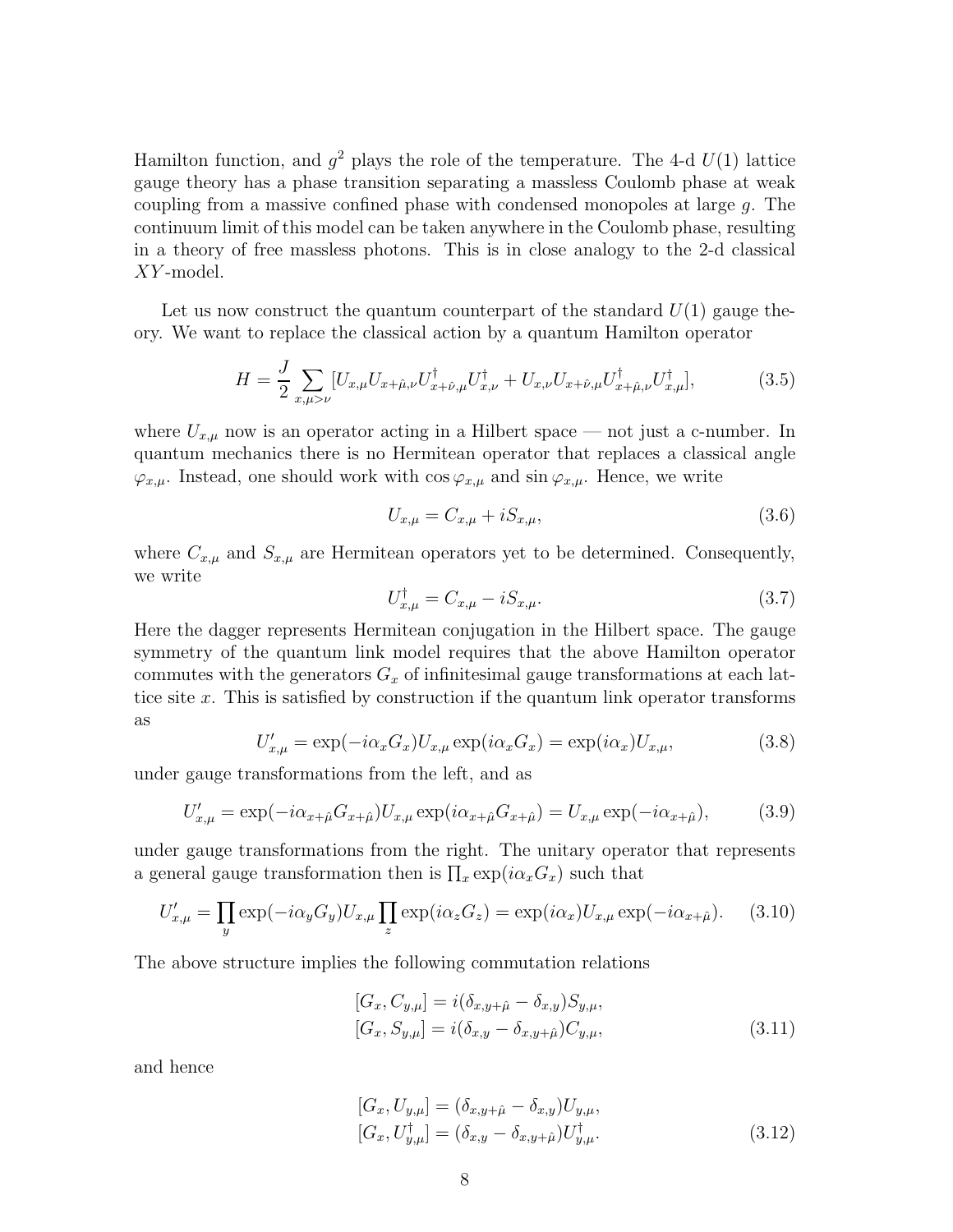It is straightforward to show that these relations are satisfied when one identifies

$$
C_{x,\mu} = S_{x,\mu}^1, \ S_{x,\mu} = S_{x,\mu}^2,\tag{3.13}
$$

and

$$
G_x = \sum_{\mu} (S_{x-\hat{\mu},\mu}^3 - S_{x,\mu}^3), \tag{3.14}
$$

where  $\vec{S}_{x,\mu}$  obeys angular momentum commutation relations, i.e.

$$
[S_{x,\mu}^i, S_{y,\nu}^j] = i\delta_{x,y}\delta_{\mu\nu}\epsilon_{ijk}S_{x,\mu}^k.
$$
\n(3.15)

We can now identify

$$
U_{x,\mu} = C_{x,\mu} + iS_{x,\mu} = S_{x,\mu}^1 + iS_{x,\mu}^2 = S_{x,\mu}^+, U_{x,\mu}^\dagger = C_{x,\mu} - iS_{x,\mu} = S_{x,\mu}^1 - iS_{x,\mu}^2 = S_{x,\mu}^-,
$$
 (3.16)

i.e. a link variable is represented by a raising operator  $S_{x,\mu}^+$ , and its inverse by the lowering operator  $S_{x,\mu}^-$ . Like for quantum spin systems, the above commutation relations can be realized with any representation of  $SU(2)$ . In the simplest case one can use Pauli matrices on each link. Then the Hilbert space of the model is the direct product of 2-dimensional link Hilbert spaces.

By construction the above Hamilton operator is invariant under gauge transformations, i.e.  $|G_x, H| = 0$  for all x. Also the generators of gauge transformations commute, i.e.  $[G_x, G_y] = 0$ . Hence, the eigenstates of H can be characterized by the eigenvalues of all  $G_x$ , i.e. there is a conserved quantity at each lattice site. In gauge theories Gauss' law restricts the physical Hilbert space to gauge invariant states  $|\Psi\rangle$ . In our formulation this means

$$
G_x|\Psi\rangle = 0.\t\t(3.17)
$$

Let us contrast our construction with the Hamiltonian formulation of ordinary lattice gauge theories. There one often chooses an electric flux basis of the physical Hilbert space. In an ordinary  $U(1)$  lattice gauge theory the electric flux is quantized in integer units. Gauss' law requires that the fluxes associated with links emanating from the same lattice point add up to zero. The electric part of the Hamiltonian is diagonal in the electric flux basis. The magnetic part associated with spatial plaquettes, on the other hand, induces a shift of the electric flux on all links of the plaquette. This is in close analogy to the  $U(1)$  quantum link model. In particular, one can identify the eigenvalues of  $S_{x,\mu}^3$  with electric fluxes associated with the links. Again, the Hamiltonian induces shifts in the electric fluxes around a plaquette. However, in this case the fluxes, being the eigenvalues of  $S_{x,\mu}^3$ , are restricted to a finite set (for example to  $\pm 1/2$  when one chooses the fundamental representation of  $SU(2)$ ). Thus, in contrast to ordinary lattice gauge theories the Hilbert space of a quantum link model is finite (on a finite lattice).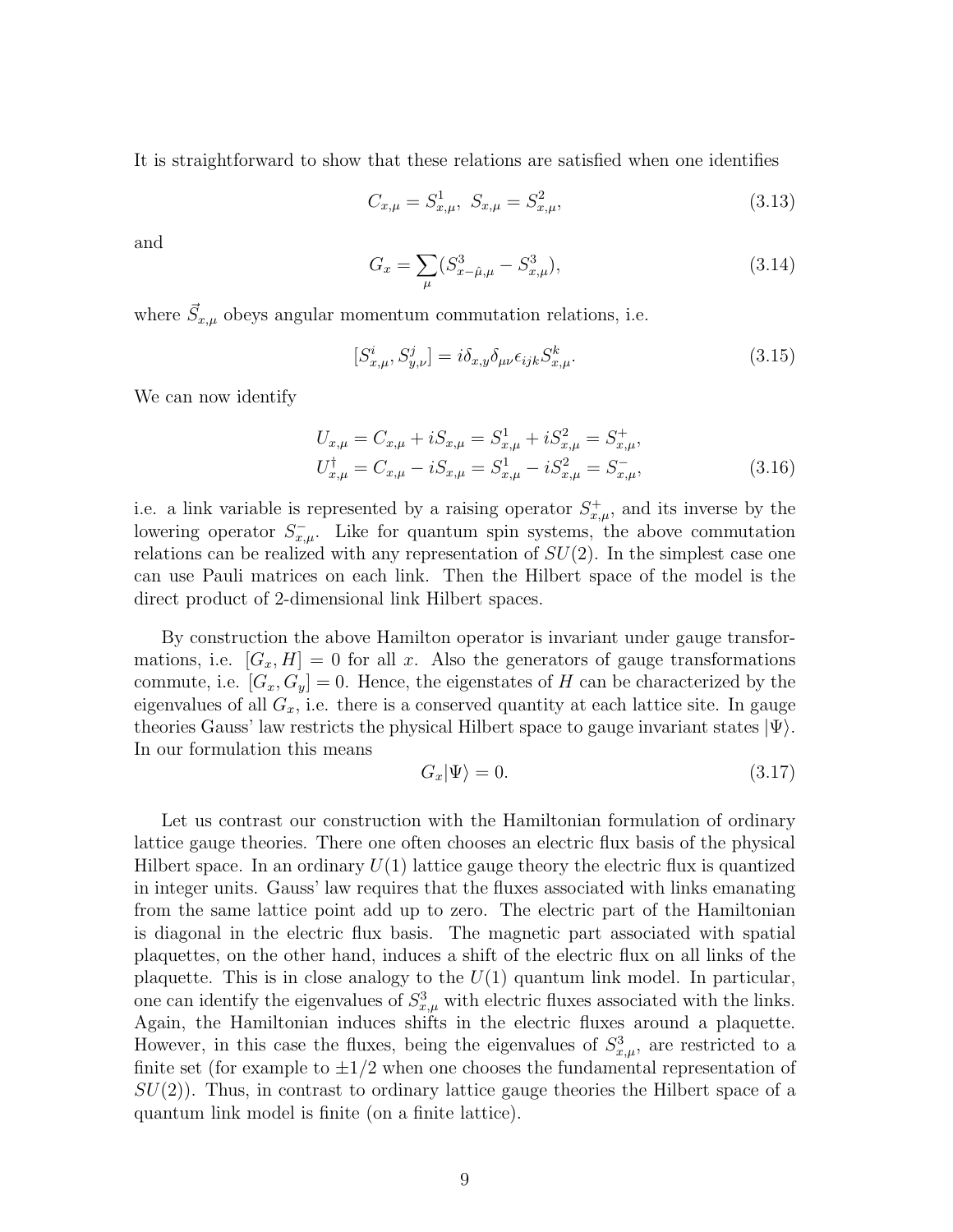At this point we have constructed what we call the  $U(1)$  quantum link model. As for ordinary lattice gauge models, solving the theory is a complicated problem. In two dimensions this has been discussed in ref.[[6\]](#page-16-0). Before we discuss the dynamics let us construct an example of a nonabelian quantum link model.

# 4 The SU(2) Quantum Link Model

Let us first recall standard  $SU(2)$  lattice gauge theory. In that case there is an  $SU(2)$  matrix

$$
u_{x,\mu} = u_{x,\mu}^0 + i\vec{u}_{x,\mu} \cdot \vec{\sigma}, \tag{4.1}
$$

associated with each link. Here  $\vec{\sigma}$  is a vector of Pauli matrices. Further,  $u_{x,\mu}^0$  and  $\vec{u}_{x,\mu}$  are real and satisfy the constraint  $u_{x,\mu}^0 u_{x,\mu}^0 + \vec{u}_{x,\mu} \cdot \vec{u}_{x,\mu} = 1$ . The action is given by

$$
S[u] = -\sum_{x,\mu > \nu} \text{Tr}[u_{x,\mu} u_{x+\hat{\mu},\nu} u_{x+\hat{\nu},\mu}^{\dagger} u_{x,\nu}^{\dagger} + u_{x,\nu} u_{x+\hat{\nu},\mu} u_{x+\hat{\mu},\nu}^{\dagger} u_{x,\mu}^{\dagger}], \tag{4.2}
$$

where the dagger denotes Hermitean conjugation. The action is invariant under  $SU(2)$  gauge transformations

$$
u'_{x,\mu} = \exp(i\vec{\alpha}_x \cdot \vec{\sigma})u_{x,\mu} \exp(-i\vec{\alpha}_{x+\hat{\mu}} \cdot \vec{\sigma}). \tag{4.3}
$$

Again, the path integral is given by

$$
Z = \int \mathcal{D}u \exp(-\frac{1}{g^2}S[u]), \qquad (4.4)
$$

where g is the nonabelian gauge coupling. In contrast to  $U(1)$  gauge theory,  $SU(2)$ gauge theory in four dimensions has only one phase, in which the gluons are confined. This is analogous to the 2-d  $O(3)$ -model.

As in the  $U(1)$  case we can construct a quantum version of the  $SU(2)$  model by replacing the classical action by a Hamilton operator

$$
H = J \sum_{x,\mu > \nu} \text{Tr}[U_{x,\mu} U_{x+\hat{\mu},\nu} U_{x+\hat{\nu},\mu}^\dagger U_{x,\nu}^\dagger + U_{x,\nu} U_{x+\hat{\nu},\mu} U_{x+\hat{\mu},\nu}^\dagger U_{x,\mu}^\dagger]. \tag{4.5}
$$

Here the elements of the  $2 \times 2$  link matrices  $U_{x,\mu}$  are operators acting in a Hilbert space. Naturally, the dagger now represents Hermitean conjugation in both the Hilbert space and the  $2 \times 2$  matrix space. In analogy to the classical expression of eq. $(4.1)$  we write

$$
U_{x,\mu} = U_{x,\mu}^0 + i\vec{U}_{x,\mu} \cdot \vec{\sigma},\tag{4.6}
$$

where  $U_{x,\mu}^0$  and  $\vec{U}_{x,\mu}$  are Hermitean operators. We also have

$$
U_{x,\mu}^{\dagger} = U_{x,\mu}^{0} - i\vec{U}_{x,\mu} \cdot \vec{\sigma}.
$$
\n(4.7)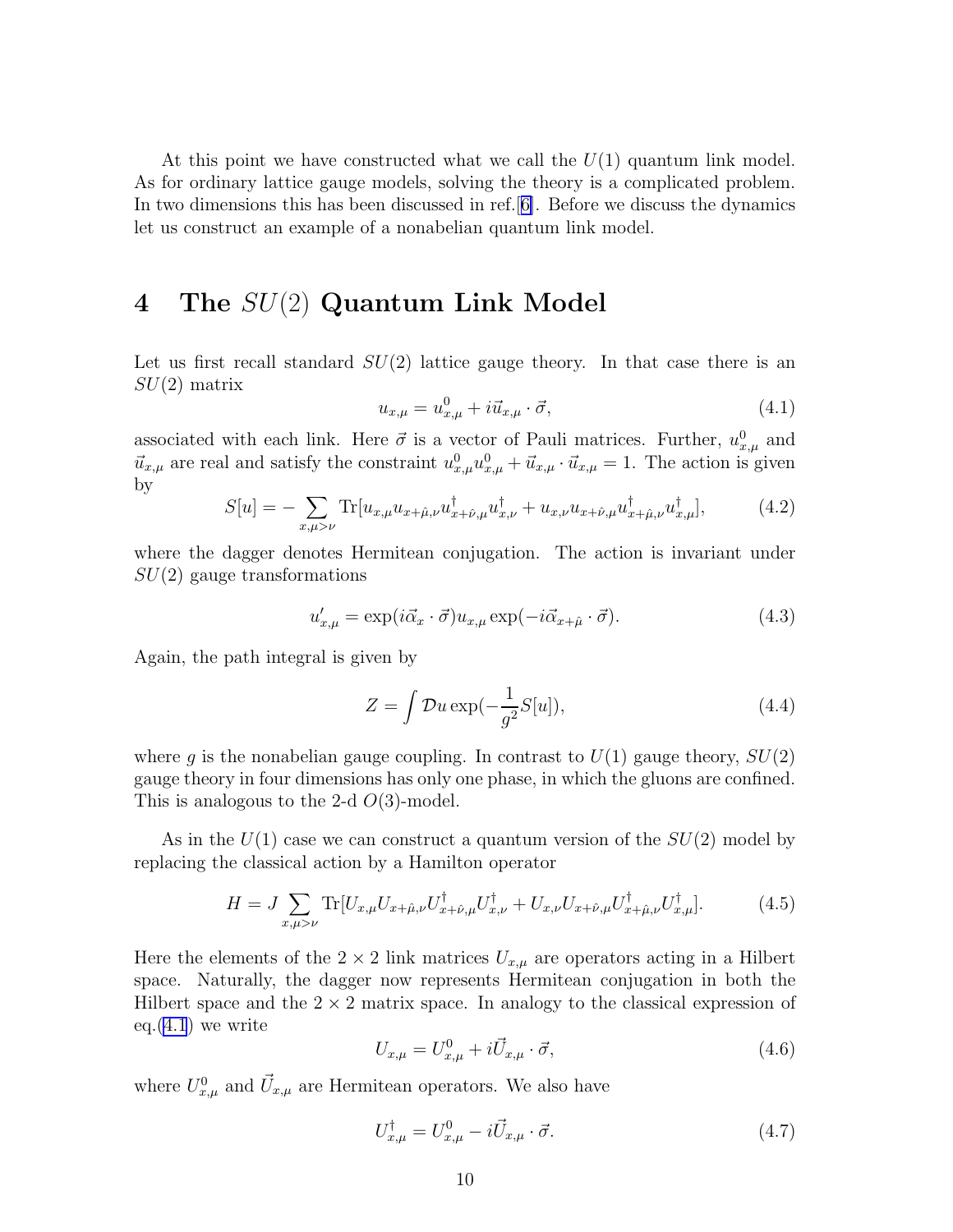In analogy with the  $U(1)$  case, gauge covariance requires

$$
U'_{x,\mu} = \prod_{y} \exp(-i\vec{\alpha}_y \cdot \vec{G}_y) U_{x,\mu} \prod_{z} \exp(i\vec{\alpha}_z \cdot \vec{G}_z) = \exp(i\vec{\alpha}_x \cdot \vec{\sigma}) U_{x,\mu} \exp(-i\vec{\alpha}_{x+\hat{\mu}} \cdot \vec{\sigma}).
$$
\n(4.8)

This implies the following commutation relations

$$
[\vec{G}_x, U_{y,\mu}] = \delta_{x,y+\hat{\mu}} U_{y,\mu} \vec{\sigma} - \delta_{x,y} \vec{\sigma} U_{y,\mu},
$$
  

$$
[\vec{G}_x, U_{y,\mu}] = \delta_{x,y} U_{y,\mu}^{\dagger} \vec{\sigma} - \delta_{x,y+\hat{\mu}} \vec{\sigma} U_{y,\mu}^{\dagger}
$$
(4.9)

One way to find representations that satisfy these relations is to define

$$
\vec{G}_x = \sum_{\mu} (\vec{R}_{x-\hat{\mu},\mu} + \vec{L}_{x,\mu}). \tag{4.10}
$$

Here  $\vec{R}_{x,\mu}$  and  $\vec{L}_{x,\mu}$  are generators of right and left gauge transformations of the link variable  $U_{x,\mu}$ . As such, they obey the following commutation relations

$$
[R_{x,\mu}^{i}, R_{y,\nu}^{j}] = 2i\delta_{x,y}\delta_{\mu\nu}\epsilon_{ijk}R_{x,\mu}^{k}, [L_{x,\mu}^{i}, L_{y,\nu}^{j}] = 2i\delta_{x,y}\delta_{\mu\nu}\epsilon_{ijk}L_{x,\mu}^{k}, [R_{x,\mu}^{i}, L_{y,\nu}^{j}] = 0,
$$
\n(4.11)

i.e.  $\vec{R}_{x,\mu}$  and  $\vec{L}_{x,\mu}$  generate an  $SU(2)_R \otimes SU(2)_L$  algebra on each link. The commutation relations of eq.(4.9) imply

$$
[\vec{R}_{x,\mu}, U_{y,\nu}] = \delta_{x,y} \delta_{\mu\nu} U_{x,\mu} \vec{\sigma},
$$
  
\n
$$
[\vec{L}_{x,\mu}, U_{y,\nu}] = -\delta_{x,y} \delta_{\mu\nu} \vec{\sigma} U_{x,\mu}.
$$
\n(4.12)

For each link the above relations can be realized by using the generators of an SO(5) algebra, with the  $SU(2)_L \otimes SU(2)_R$  algebra embedded in it. In the spinorial representation, for example, the ten generators of  $SO(5)$  can be written as

$$
\vec{R} = \begin{pmatrix} \vec{\tau} & 0 \\ 0 & 0 \end{pmatrix}, \ \vec{L} = \begin{pmatrix} 0 & 0 \\ 0 & \vec{\tau} \end{pmatrix}, \nU^0 = \begin{pmatrix} 0 & \mathbf{1} \\ \mathbf{1} & 0 \end{pmatrix}, \ \vec{U} = \begin{pmatrix} 0 & -i\vec{\tau} \\ i\vec{\tau} & 0 \end{pmatrix}.
$$
\n(4.13)

Here 1 is a  $2 \times 2$  unit matrix, and  $\vec{\tau}$  is a vector of Pauli matrices (not to be confused with  $\vec{\sigma}$ , which acts in a different space). Note that  $(U^0, \vec{U})$  resembles a four-vector of Euclidean Dirac matrices. The commutators of the components of the link matrices then take the form

$$
[U_{x,\mu}^0, U_{y,\nu}^0] = 0,[U_{x,\mu}^0, U_{y,\nu}^i] = 2i\delta_{x,y}\delta_{\mu\nu}(R_{x,\mu}^i - L_{x,\mu}^i),[U_{x,\mu}^i, U_{y,\nu}^j] = 2i\delta_{x,y}\delta_{\mu\nu}\epsilon_{ijk}(R_{x,\mu}^k + L_{x,\mu}^k).
$$
\n(4.14)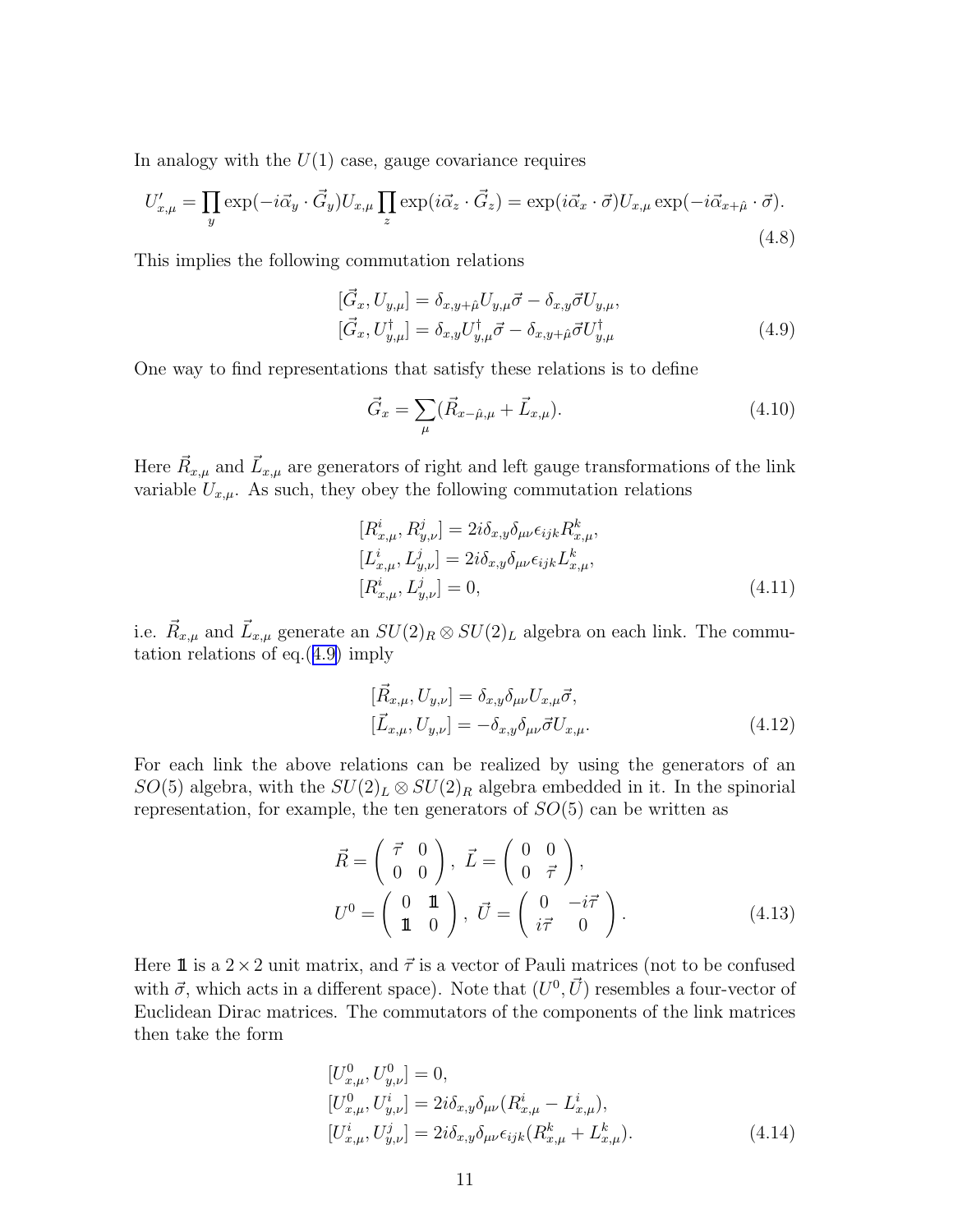<span id="page-11-0"></span>The above commutation relations can be realized with any representation of  $SO(5)$ . The simplest choice is the spinorial representation that was used above. Then the Hilbert space of the model is the direct product of 4-dimensional link Hilbert spaces. By construction we have  $[\vec{G}_x, H] = 0$ . To impose the Gauss law in the  $SU(2)$  case one requires

$$
\vec{G}_x|\Psi\rangle = 0,\t\t(4.15)
$$

for all physical states  $|\Psi\rangle$ .

#### 5 Reduction from five to four Dimensions

As we have seen, a 2-d  $O(3)$  quantum spin model can be viewed as a discrete reformulation of a 2-d classical  $O(3)$  spin model, because dimensional reduction from three to two dimensions occurs. We also know that the 2-d quantum  $O(3)$ model at finite temperature corresponds to a 3-d classical  $O(3)$ -model with finite extent  $\beta$  in the Euclidean time direction. Due to the N'eel order of the underlying 2-d quantum antiferromagnet the theory is in the broken phase with massless Goldstone bosons. In the leading order of chiral perturbation theory the effective action of the 3-d model takes the form

$$
S[\vec{s}] = \int_0^\beta dt \int d^2x \; \frac{\rho_s}{2} [\partial_\mu \vec{s} \cdot \partial_\mu \vec{s} + \frac{1}{c^2} \partial_t \vec{s} \cdot \partial_t \vec{s}]. \tag{5.1}
$$

In fact, the extent of the third dimension — the inverse temperature  $\beta$  of the quantum antiferromagnet — resembles the inverse coupling of the induced 2-d classical model, i.e. at large  $\beta$ 

$$
1/g = \beta \rho_s. \tag{5.2}
$$

Thus, the continuum limit of the asymptotically free 2-d classical  $O(3)$ -model at  $g \rightarrow$ 0 corresponds to the zero temperature limit of the 2-d quantum antiferromagnet, which also corresponds to the infinite volume limit ( $\beta \to \infty$ ) of the 3-d classical model. When  $\beta$  is finite, the theory is effectively two dimensional and the Mermin-Wagner-Coleman theorem implies that the Goldstone bosons then pick up a mass

$$
m \propto \exp(-2\pi\beta\rho_s). \tag{5.3}
$$

This is consistent with the asymptotic freedom of the 2-d classical  $O(3)$ -model. The correlation length  $1/m$  is exponentially large compared to the Euclidean time extent  $\beta$ , and hence, in contrast to naive expectations, dimensional reduction occurs at large  $\beta$ .

The above observations imply an interesting relation between  $O(3)$ -models in two and three dimensions. In the infinite volume ( $\beta = \infty$ ) the 3-d model describes the physics of massless Goldstone bosons. The corresponding fixed point of the renormalization group resembles a conformal field theory. Once we make  $\beta$  finite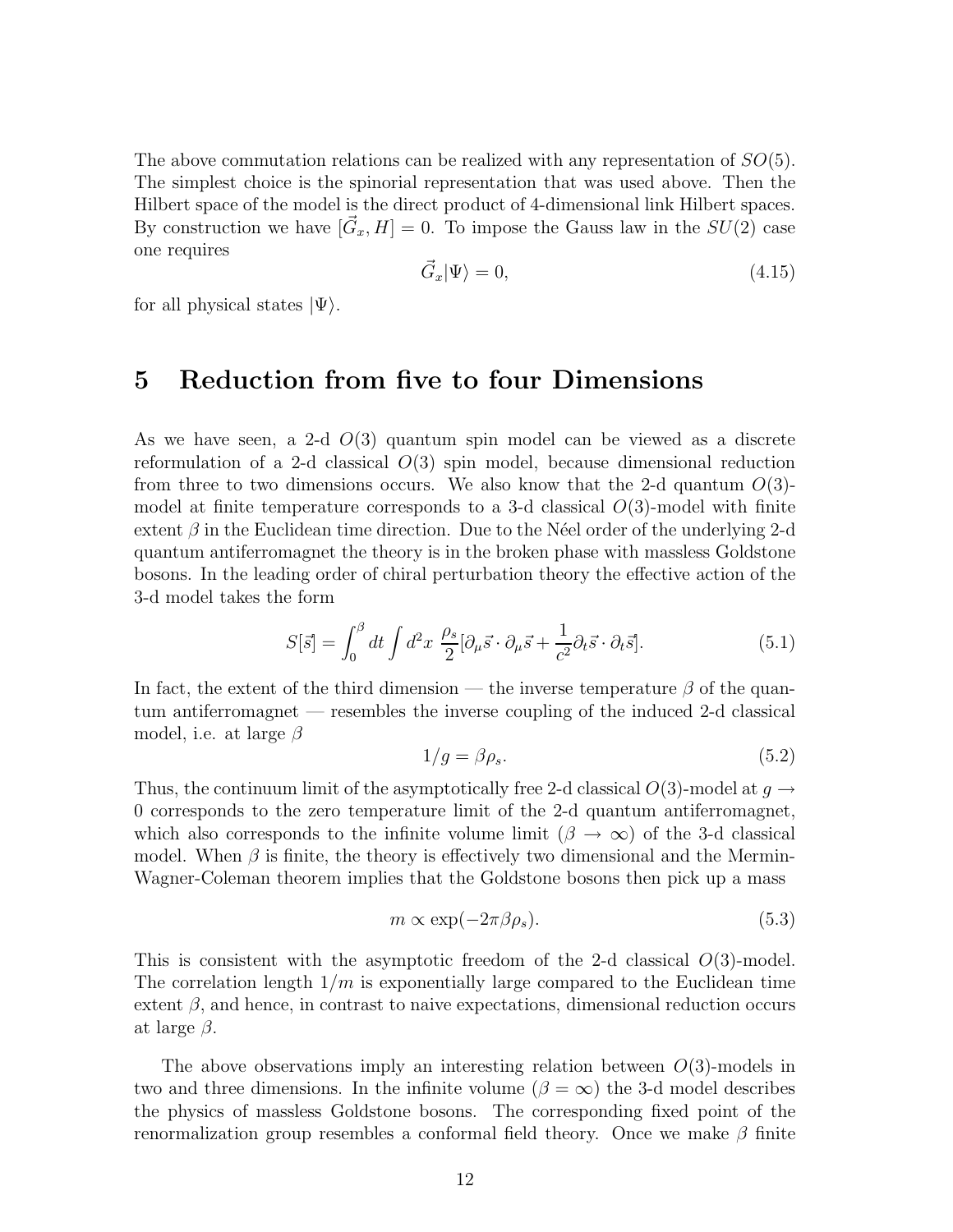(which implies  $g > 0$ ) we explore a relevant direction in the vicinity of this fixed point. Approaching the fixed point along the relevant direction yields the 2-d  $O(3)$ model. In the following we argue that nonabelian gauge theories in four and five dimensions are related in a similar way.

Nonabelian lattice gauge theories in five dimensions have a confinement phase at strong coupling, which is separated from a massless weak coupling phase [\[25\]](#page-17-0). When a gauge theory is dimensionally reduced, usually the Polyakov loop in the extra dimension appears as an adjoint scalar field. Here we want to obtain pure 4-d Yang-Mills theory (without charged scalars) after dimensional reduction. This can be achieved if one does not impose Gauss' law for the states propagating in the fifth dimension, because the Polyakov loop is a Lagrange multiplier field that enforces the Gauss law. Formally, this can be realized simply by putting the fifth component of the gauge potential to zero, i.e.

$$
A_5 = 0.\t\t(5.4)
$$

In the infinite volume limit of the 5-d theory this restriction has no effect on the dynamics. With finite extent in the fifth direction, however, it deviates from the standard formulation of gauge theories. The leading terms in the effective action of the 5-d gauge theory take the form

$$
S[A_{\mu}] = \int_0^{\beta} dx_5 \int d^4x \; \frac{1}{2e^2} [\text{Tr} \; F_{\mu\nu} F_{\mu\nu} + \frac{1}{c^2} \text{Tr} \; \partial_5 A_{\mu} \partial_5 A_{\mu}]. \tag{5.5}
$$

Here e is the dimensionful gauge coupling, which is analogous to  $\rho_s$  from eq.([2.7\)](#page-5-0) for quantum antiferromagnets, and  $c$  is the velocity of light of the 5-d theory. Note that  $\mu$  runs over 4-d indices only. At finite  $\beta$  the above theory has only a 4-d gauge invariance, because we have fixed  $A_5 = 0$ , i.e. we have not imposed Gauss' law. On the other hand, for  $\beta = \infty$  a full 5-d gauge symmetry is recovered, although the above action then still is in  $A_5 = 0$  gauge. Since we are interested in dimensional reduction, a 4-d gauge symmetry is sufficient for our purposes. In analogy to eq.([5.2\)](#page-11-0) for large  $\beta$  the gauge coupling of the induced 4-d theory is given by

$$
1/g^2 = \beta/e^2. \tag{5.6}
$$

For spin models the Mermin-Wagner-Coleman theorem implies that in the 3-d theory with finite extent in the third direction the Goldstone bosons acquire mass nonperturbatively. In gauge theories, on the other hand, an analogous theorem, stating that massless gauge bosons cannot exist in four dimensions unless they do not interact with each other, has not yet been proven. In fact, proving such a theorem would mean proving confinement. However, we can turn the argument around and use the confinement hypothesis to argue that the dimensionally reduced 5-d theory indeed has a nonperturbatively generated mass gap. Using the  $\beta$ -function of  $SU(2)$  gauge theory, in analogy with the  $O(3)$ -model, we expect

$$
m \propto \exp\left(-\frac{12\pi^2\beta}{11e^2}\right). \tag{5.7}
$$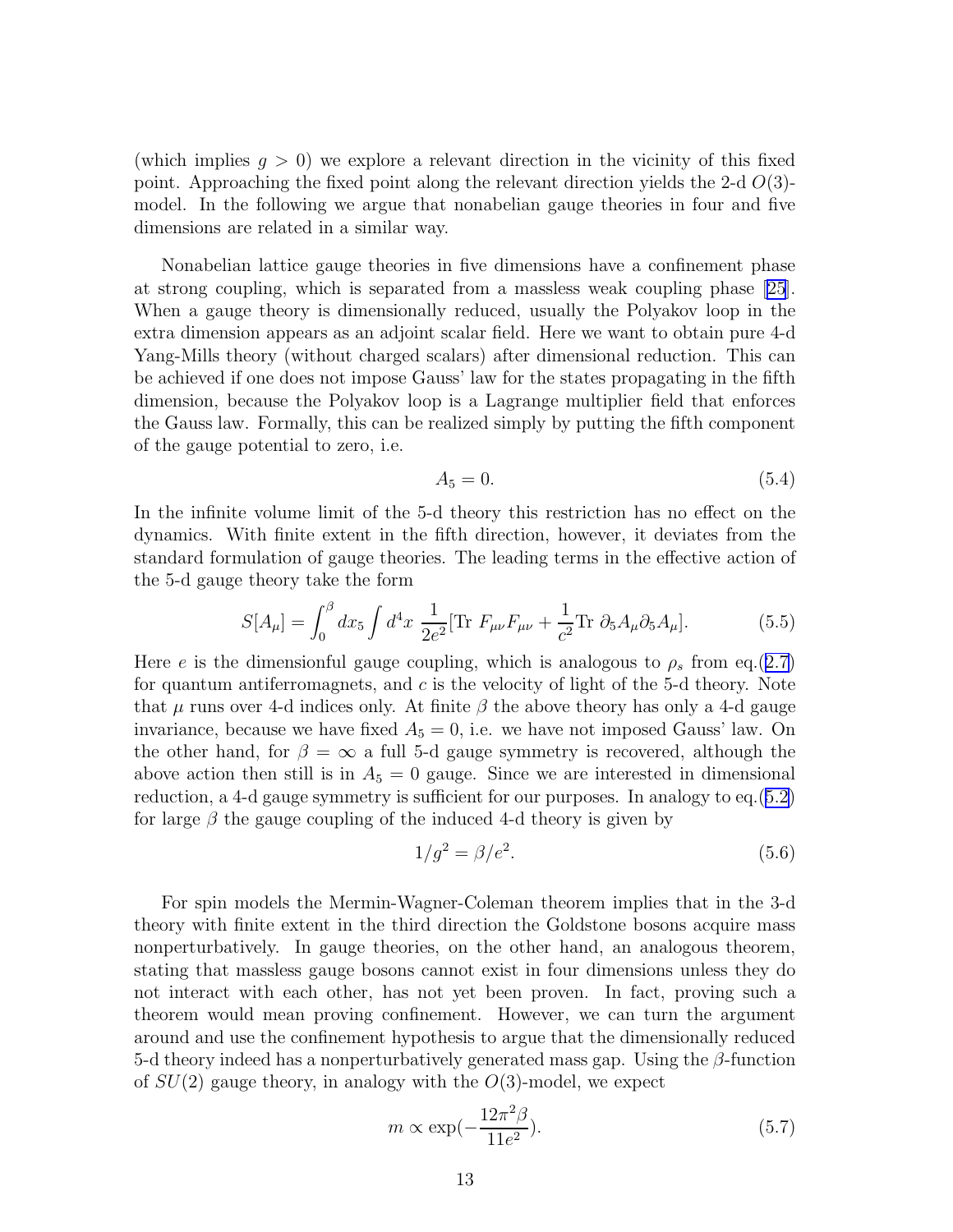Thus starting from a 5-d nonabelian gauge theory in the massless phase one can obtain the corresponding 4-d nonabelian gauge theory by making the extent  $\beta$  of the fifth dimension finite. In fact,  $\beta$  plays the role of the inverse gauge coupling of the 4-d theory, and hence, due to asymptotic freedom, we are interested in the large  $\beta$  limit. As before, in contrast to naive expectations, dimensional reduction occurs when the extent of the fifth dimension becomes large. Again, we want to emphasize that it was important not to impose Gauss' law, i.e. to put  $A_5 = 0$ .

Let us also discuss dimensional reduction for Abelian theories. The 2-d quantum XY -model has a Kosterlitz-Thouless transition with a massless phase at low temperatures. The corresponding 3-d classical model with a finite extent in the third direction has an  $O(2)$  symmetry with free massless particles. In particular, no mass gap is generated in this case. This is not in conflict with the Mermin-Wagner-Coleman theorem because the particles do not interact. Again, dimensional reduction occurs — now already at finite  $\beta$  — and the resulting 2-d theory is the classical XY -model. This is analogous to what happens in Abelian gauge theories between five and four dimensions. A 5-d Abelian gauge theory with finite extent in the fifth direction and with  $A_5 = 0$  has massless photons. After dimensional reduction we end up in the Coulomb phase of 4-d Abelian gauge theory. On the lattice compact  $U(1)$  gauge theory has a phase transition that separates the Coulomb phase at weak coupling from a confined phase with condensed monopoles. In the Coulomb phase the monopoles have a mass of the order of the cut-off. Hence, if one takes the continuum limit anywhere in the Coulomb phase one obtains a free theory of photons.

Why have we formulated 4-d gauge theory in a 5-d context? First of all, the reformulation may shed some light on the structure of fixed points in four and five dimensional gauge theories. In the context of standard approaches to lattice gauge theory one would probably prefer to work directly in four dimensions. However, for quantum link models the situation is different. We have defined these models as Hamiltonian theories. Of course, one can also define a Hamiltonian for ordinary gauge theories. In that case the spectrum of the Hamilton operator defined on the 3-d space reflects Poincaré invariance of the corresponding 4-d action. On the other hand, by construction quantum link models are nonrelativistic gauge theories with no symmetry between space and time. Hence, a quantum link model with a Hamilton operator defined on a 3-d spatial lattice can in general not describe a system of elementary particles, simply because its spectrum does not reflect Poincaré invariance. However, in analogy to 2-d quantum spin systems, we expect that in the special case of quantum link models defined on a 4-d lattice, there are massless modes with a relativistic dispersion relation characterized by the velocity of light  $c$ of the corresponding 5-d theory. The massless modes correspond to the deconfined gauge bosons in the weak coupling phase of a 5-d gauge theory. Of course, we cannot interpret the fifth Euclidean direction as time, and hence the spectrum of the 4-d Hamilton operator of the quantum link model is not the physical spectrum.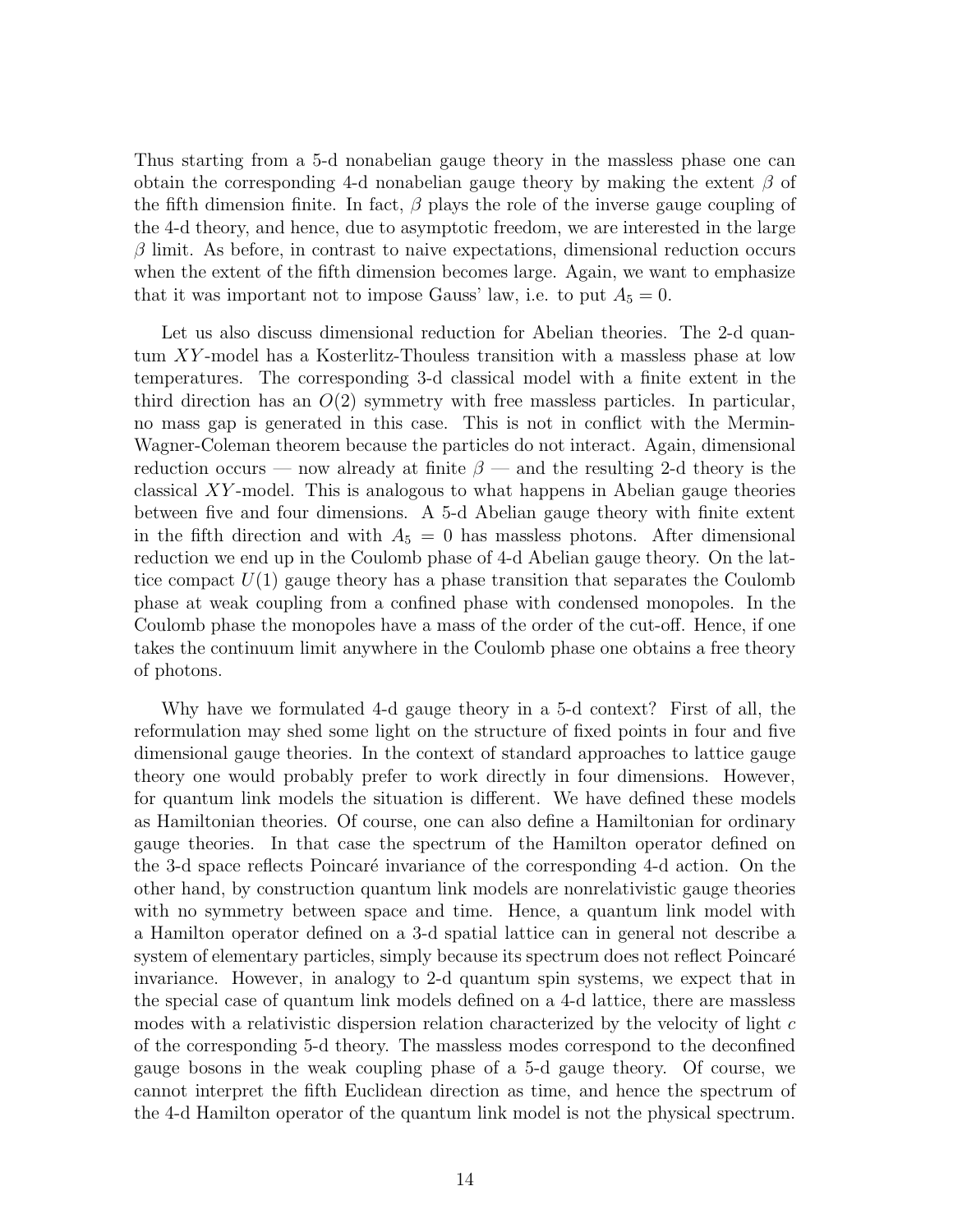However, when we make the extent  $\beta$  of the extra dimension finite, we can make use of the above scenario of dimensional reduction, in which  $\beta$  plays the role of the inverse coupling constant of the resulting 4-d gauge theory. In that case one must not impose Gauss' law  $(\vec{G}_x|\Psi\rangle = 0)$ , i.e. gauge variant states also propagate in the fifth direction. We are then interested in the quantum statistical partition function

$$
Z = \text{Tr} \exp(-\beta H). \tag{5.8}
$$

In contrast to the standard formulation of gauge theories we have not included a projection operator on gauge invariant states. From this point of view the Hamilton operator of the quantum link model is defined on a 4-d space-time lattice, and describes the evolution of the system in the fifth unphysical direction. In particular, all the information about the physical spectrum of the 4-d theory is contained in correlation functions in the Euclidean time direction, which is part of the 4-d lattice. In the continuum limit  $q \to 0$ , which we approach by increasing the extent  $\beta$  of the fifth dimension, we are probing the low lying states in the spectrum of the 4-d Hamilton operator of the quantum link model. The space-time correlations in these unphysical states of the 4-d Hamiltonian contain the information about the physical spectrum.

The partition function of eq.(5.8) can be written as a 5-d path integral of discrete variables — in the  $SU(2)$  case the eigenstates of the diagonal generators of  $SO(5)$ on each link. In many respects this path integral resembles that of quantum spin systems, which can be simulated by very efficient loop cluster algorithms. Due to the discrete nature of the Hilbert space, one can even work directly in the continuum for the extra Euclidean direction[[16](#page-16-0)]. It is plausible that cluster algorithms can also be constructed for quantum link models, which would allow high precision simulations in gauge theories.

#### 6 Conclusions

Quantum link models are another class of lattice gauge theories with applications in particle and possibly also in condensed matter physics. In the context of particle physics quantum link models formulated with a fifth Euclidean dimension of finite extent resemble ordinary 4-d gauge theories. From the point of view of numerical simulations it may seem easier to work directly in four dimensions using the standard formulation of lattice gauge theories. However, it could be advantageous to work in five dimensions, because the existence of cluster algorithms seems plausible for quantum link models. Due to the discrete nature of quantum link models, a discretization of the fifth direction is not even necessary. The path integral can be defined directly in the continuum, and can perhaps be simulated with an algorithm analogous to the one for quantum spins [\[16\]](#page-16-0).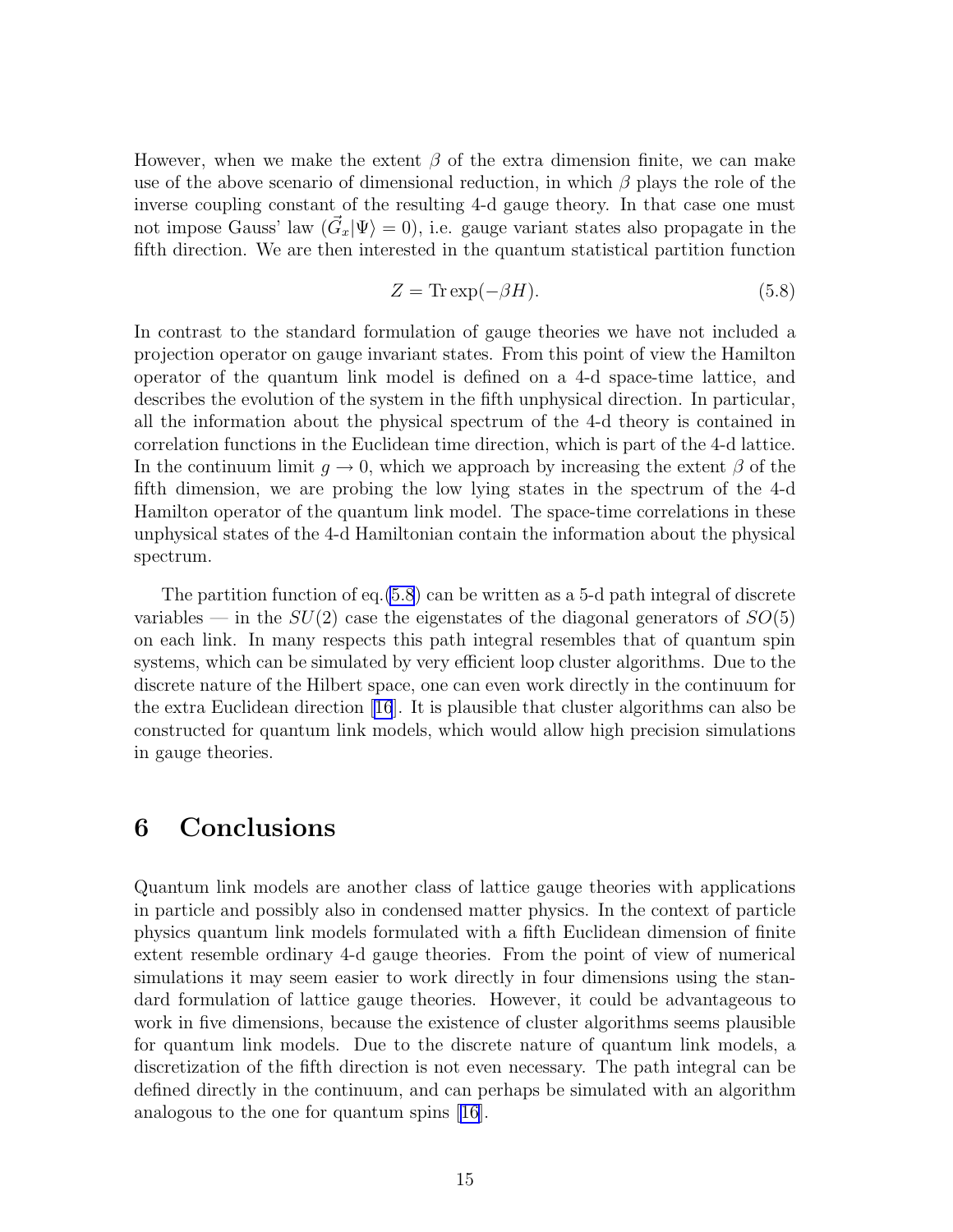<span id="page-15-0"></span>Although in this paper we have presented explicit constructions only for pure  $U(1)$  and  $SU(2)$  quantum link models, it is straightforward to construct models for other gauge groups, and with couplings to charged matter fields. In fact, we have also constructed  $U(N)$  quantum link models, quantum Higgs models, as well asquantum  $CP(N)$ -models [[26\]](#page-17-0). The inclusion of quarks is a nontrivial issue, which is presently under investigation.

At present, we can only speculate about applications of quantum link models to condensed matter physics. However, due to their general structure, we believe that they will be at least as useful as ordinary gauge theories. As we have seen, there are close analogies between quantum spin systems in two dimensions and quantum link models in four dimensions. Perhaps there are similar analogies between 1-d quantum spin chains and 3-d quantum link models. In fact, we find it plausible that Haldane's conjecture has a gauge analog. Perhaps a 3-d  $SU(2)$  quantum link model with the spinorial representation of  $SO(5)$  on each link corresponds to a 4-d  $SU(2)$  lattice gauge theory with a nontrivial θ-vacuum angle, while in the vector representation the corresponding vacuum angle might vanish. If so, one could learn about the effect of  $\theta$  by solving the 3-d quantum link model, which may be possible if cluster algorithms become available. One can also imagine to extend Haldane's conjecture to 1-d quantum  $CP(N)$ -models in a similar way. Furthermore, quantum link models allow us to gauge the standard quantum models of condensed matter physics, for example the Heisenberg model or the Hubbard model. Such models equipped with a lattice gauge symmetry may eventually be useful to describe phenomena like, for example, high  $T_c$  superconductivity or the quantum Hall effect.

In conclusion, there is a whole class of models in various dimensions and with various symmetries that are of theoretical, and in some cases even of phenomenological interest. A lot of work needs to be done before it will be clear how useful quantum link models are in particle and condensed matter physics.

#### Acknowledgements

We are indebted to W. Bietenholz, R. Brower and J. Goldstone for very helpful conversations. We also like to thank P. Orland, who drew our attention to refs.[\[4](#page-16-0), [5](#page-16-0), [6](#page-16-0)], for very interesting discussions. One of the authors (U.-J. W.) likes to thank the theory group of Erlangen University, where part of this work was done, for its hospitality, and the A. P. Sloan foundation for its support.

# References

[1] J. Fröhlich and U. Studer, Rev. Mod. Phys.  $65$  (1993) 733.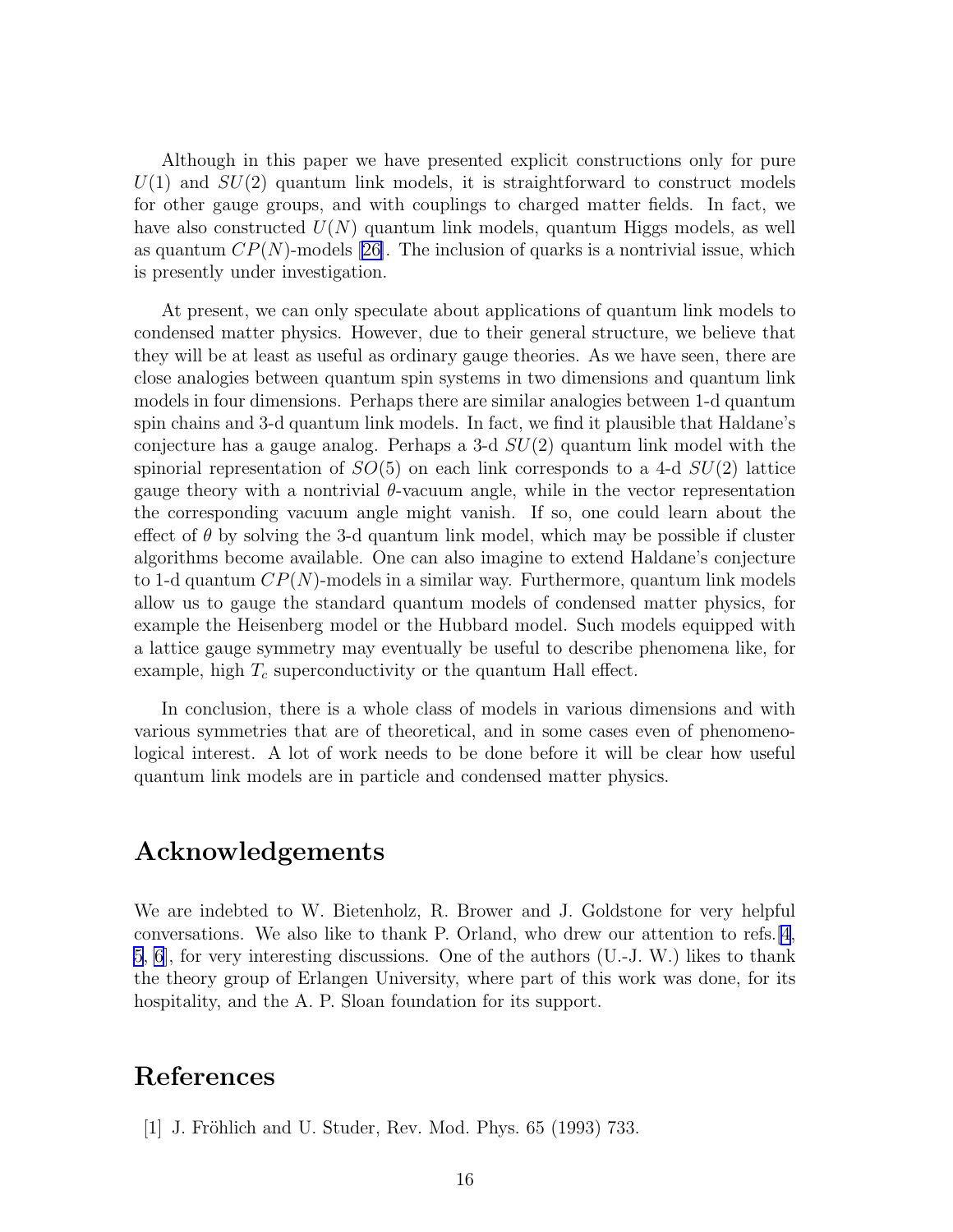- <span id="page-16-0"></span>[2] U. Eckern and A. Schmid, Phys. Rev. B39 (1989) 6441; R. Fazio and G. Schön, Phys. Rev. B43 (1991) 5307; M. C. Diamantini, P. Sodano and C. A. Trugenberger, Nucl. Phys. B474 (1996) 641.
- [3] W. Heisenberg, Z. Phys. 49 (1928) 619.
- [4] D. Horn, Phys. Lett. 100B (1981) 149.
- [5] P. Orland and D. Rohrlich, Nucl. Phys. B338 (1990) 647.
- [6] P. Orland, Nucl. Phys. B372 (1992) 635.
- [7] F. D. M. Haldane, Phys. Lett. 93A (1983) 464; Phys. Rev. Lett. 50 (1983) 1153; J Appl. Phys. 57 (1985) 33.
- [8] H. Bethe, Z. Phys. 71 (1931) 205.
- [9] E. H. Lieb, T. Schultz and D. J. Mattis, Ann. Phys. 16 (1961) 407; I. Affleck and E. H. Lieb, Lett. Math. Phys. 12 (1986) 57; I. Affleck, T. Kennedy, E. H. Lieb and H. Tasaki, Phys. Rev. Lett. 59 (1987) 799; Commun. Math. Phys. 115 (1988) 477.
- [10] R. Botet, R. Jullien and M. Kolb, Phys. Rev. B30 (1984) 215; J. B. Parkinson and J. C. Bonner, Phys. Rev. B32 (1985) 4703; M. P. Nightingale and H. W. J. Blöte, Phys. Rev. B33 (1986) 659; U. Schollwöck and T. Jolicouer, Europhys. Lett. 30 (1995) 493.
- [11] W. Bietenholz, A. Pochinsky and U.-J. Wiese, Phys. Rev. Lett. 75 (1995) 4524.
- [12] S. P. Novikov, Sov. Math. Dokl. 24 (1981) 222; Usp. Math. Nauk. 37 (1982) 3; E. Witten, Commun. Math. Phys. 92 (1984) 455.
- [13] I. Affleck, in Fields, Strings and Critical Phenomena, Proceedings of the Les Houches Summer School, Session XLIX, edited by E. Brezin and J. Zinn-Justin (North Holland, Amsterdam, 1988), p. 563.
- [14] T. Barnes, Int. J. Mod. Phys. C2 (1991) 659.
- [15] U.-J. Wiese and H.-P. Ying, Z. Phys. B93 (1994) 147.
- [16] B. B. Beard and U.-J. Wiese, Phys. Rev. Lett. 77 (1996) 5130.
- [17] P. Hasenfratz and H. Leutwyler, Nucl. Phys. B343 (1990) 241.
- [18] N. D. Mermin and H. Wagner, Phys. Rev. Lett. 17 (1966) 1133; S. Coleman, Commun. Math. Phys. 31 (1973) 259.
- [19] P. Hasenfratz, M. Maggiore and F. Niedermayer, Phys. Lett. B245 (1990) 522; P. Hasenfratz and F. Niedermayer, Phys. Lett. B245 (1990) 529.